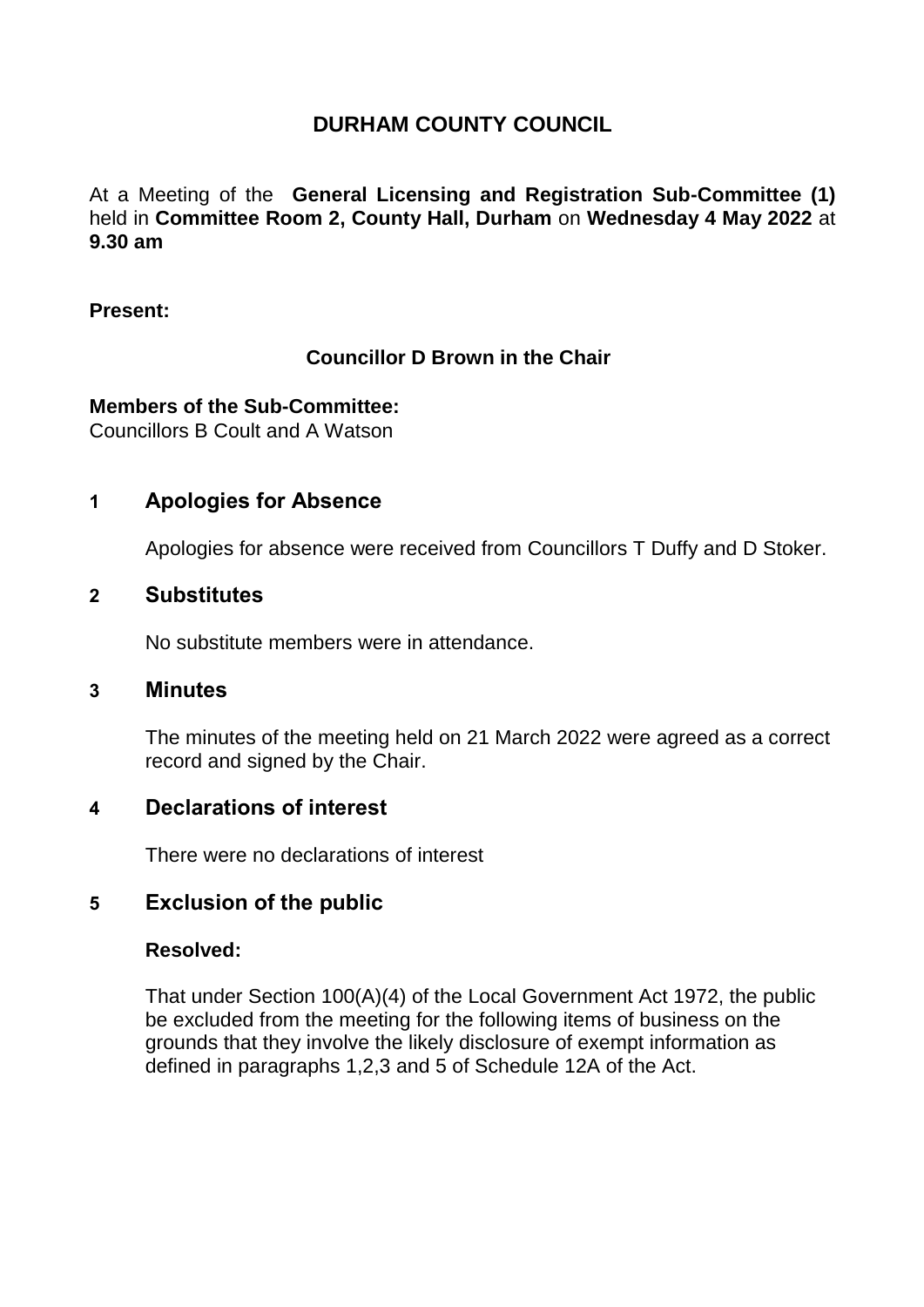# **6 Consideration of the Ongoing Suitability of a Hackney Carriage Driver**

The Chair welcomed the Licence Holder to the meeting and introductions were made.

The Council's Solicitor explained the procedure.

The Sub-Committee considered a report of the Corporate Director of Neighbourhoods and Climate Change to determine the ongoing suitability of a Hackney Carriage Driver (for copy of report, see file of minutes).

In presenting the report, The Licensing Enforcement Officer updated the Sub-Committee that the Licence Holder, of his own volition, completed the Licensed Driver Improvement Scheme on 26 April 2022.

The Licence Holder then addressed the Sub-Committee and the parties were given the opportunity to ask the Licence Holder questions.

After all parties were given the opportunity to make a closing statement, the Sub-Committee retired to deliberate the application, in private, at 9.50 am. After re-convening at 10.00 am, the Chair delivered the Sub-Committee's decision.

### **Resolved:**

That the Hackney Carriage Driver be given a written warning for a period of 12 months.

# **7 Consideration of the Ongoing Suitability of a Hackney Carriage Driver**

The Chair welcomed the Licence Holder to the meeting and introductions were made.

The Council's Solicitor explained the procedure.

The Sub-Committee considered a report of the Corporate Director of Neighbourhoods and Climate Change to determine the ongoing suitability of a Hackney Carriage Driver (for copy of report, see file of minutes).

In presenting the report, the Licensing Enforcement Officer referred to a typographical error at paragraph 6 and clarified the correct date was 25/12/2021. The parties were given the opportunity to ask questions.